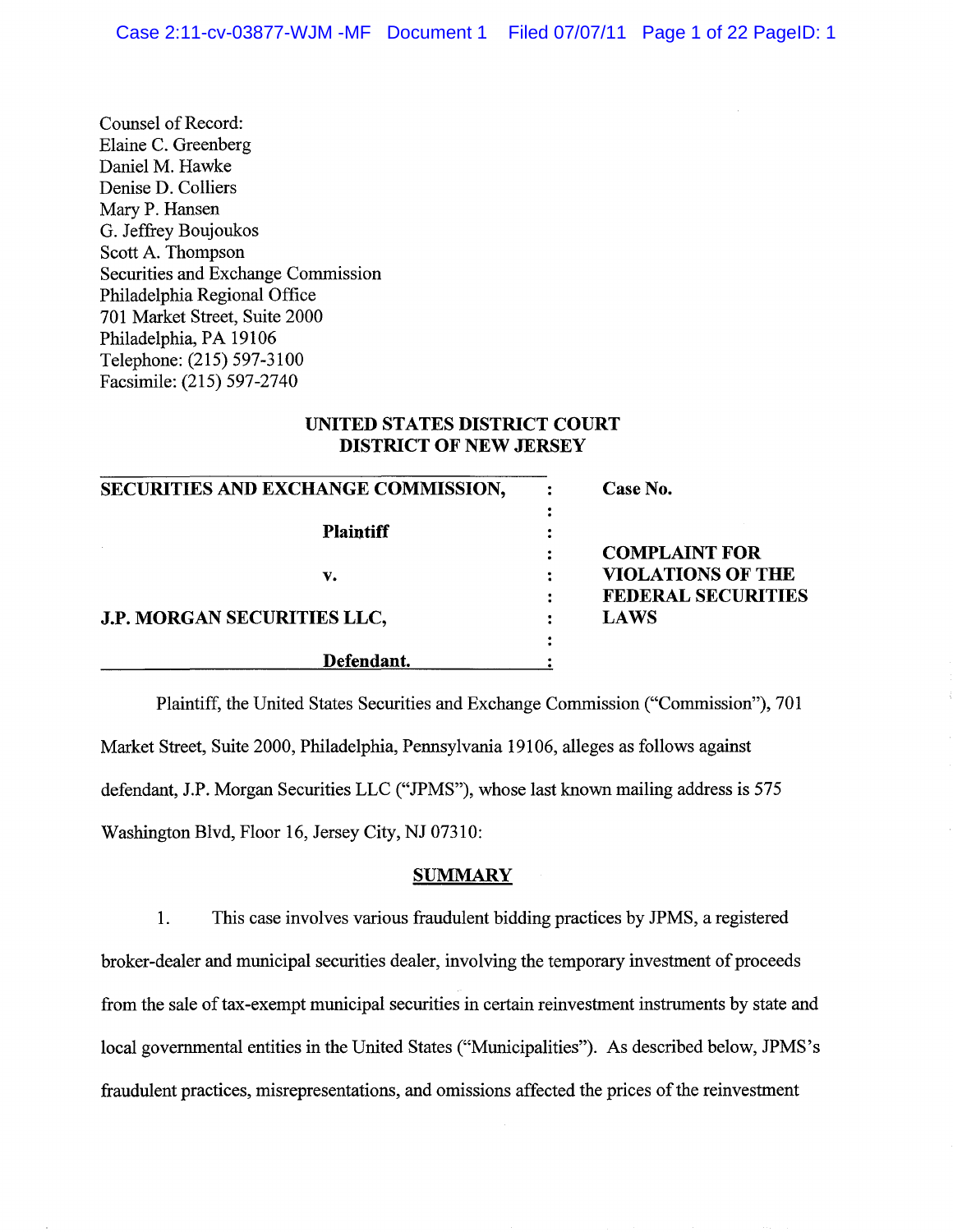instruments, deprived the municipalities of a conclusive presumption that their reinvestment instruments were purchased at fair market value, and/or jeopardized the tax-exempt status of the underlying securities, thereby injuring numerous Municipalities. During an eight-year period, JPMS rigged at least 93 transactions concerning the reinvestment of proceeds from the sale of over \$14.3 billion of underlying municipal securities, generating millions of dollars in ill-gotten gains.

2. From at least 1997 through at least 2005 (the "relevant time period"), JPMS engaged in fraudulent practices and made misrepresentations and omissions in connection with the bidding of certain municipal reinvestment instruments. In most of the tainted transactions, JPMS, acting as the agent for its affiliated commercial bank, JPMorgan Chase Bank, N.A. ("JPMorgan Chase Bank"), placed bids, which constituted offers to provide the specific reinvestment product to the Municipalities. In this role, JPMS acted as the agent for what is known as a "Provider."

3. Acting as agent for a Provider, JPMS at times, (a) won bids because it obtained advance information concerning the competing Providers' bids, typically from the "Bidding Agent," who acted on behalf of the Municipalities and collected bids from Providers offering to provide the reinvestment products ("Last Looks"); (b) won bids set up in advance by the relevant Bidding Agent to enable JPMS to win because the Bidding Agent deliberately obtained offmarket non-winning bids from other Providers ("Set-Ups"); and (c) facilitated Set-Ups that benefited other Providers by deliberately submitting purposely non-winning bids, including, but not limited to, Courtesy Bids (a type of purposely non-winning bid submitted in order to satisfy particular tax regulations) to Bidding Agents.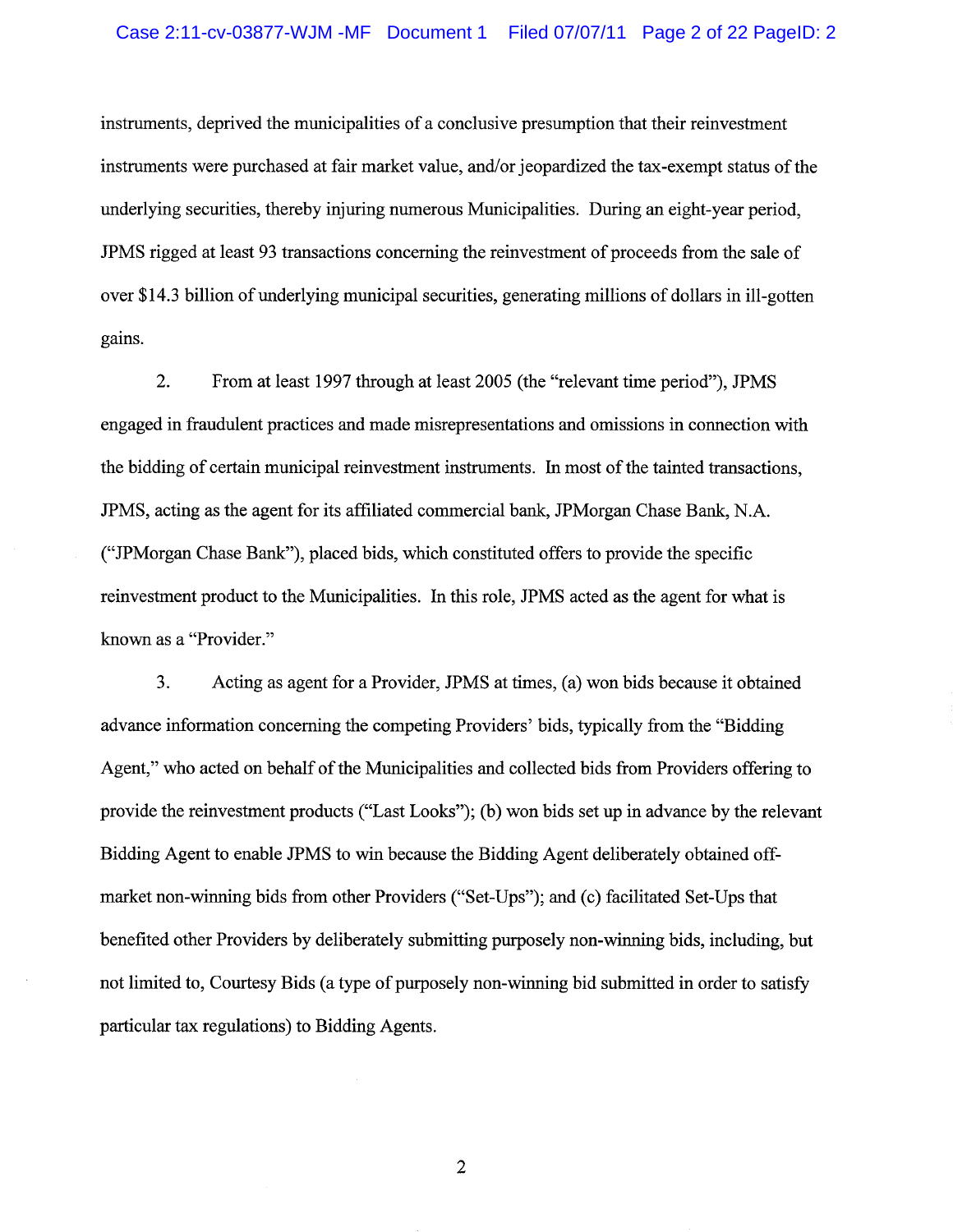4. As a result of the aforementioned fraudulent misconduct during the relevant time period, JPMS illicitly won bids for at least 41 municipal reinvestment instruments, and submitted at least 52 purposely non-winning bids. JPMS made material misrepresentations and/or omissions, including by executing false certifications to the effect that the bids were the product of a bona fide solicitation, i.e., they were competitive and not tainted by undisclosed consultations, agreements, or payments and reflected fair market value for the purchase of the reinvestment instrument.

5. By engaging in the misconduct described herein, JPMS, a registered brokerdealer, violated Section 15(c)(1)(A) of the Securities Exchange Act of 1934 ("Exchange Act"), 15 U.S.C  $\S$  78o(c)(1)(A).

#### **JURISDICTION AND VENUE**

6. The Commission brings this action pursuant to Section 21(d) of the Exchange Act [15 U.S.C. §§ 78u(d)]. The Commission seeks a permanent injunction against JPMS, enjoining it from engaging in the acts, practices, and courses of business alleged in this Complaint, disgorgement of all ill-gotten gains, prejudgment interest, civil money penalties, and such other and further relief as the Court may deem just and appropriate.

7. This Court has jurisdiction over this action pursuant to Sections  $21(d)$ ,  $21(e)$  and 27 ofthe Exchange Act [15 U.S.C. §§ 78u(d), 78u(e), and 78aa]. JPMS, directly or indirectly, used the mails or the means and instrumentalities of interstate commerce to effect transactions in, or to induce or attempt to induce the purchase or sale of, securities by means of a manipulative, deceptive, or other fraudulent device or contrivance.

8. Venue in this District is proper pursuant to Section 27 of the Exchange Act  $[15U.S.C. § 78aa]$ . Certain of the acts, practices, and course of conduct constituting the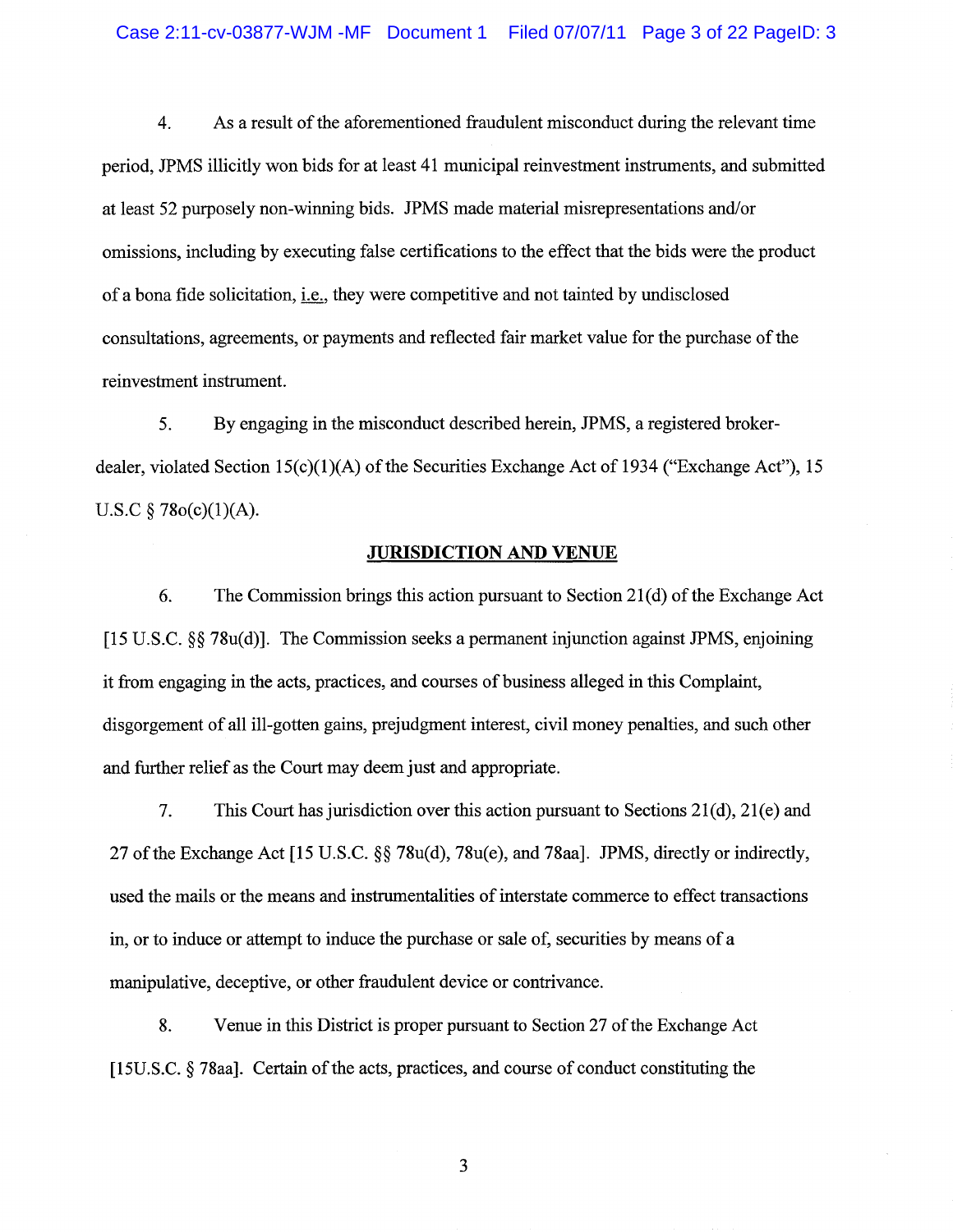violations oflaw alleged herein occurred within the District of New Jersey. For example, as set forth below, in Transaction C, JPMS fraudulently rigged a bid that it won concerning investment proceeds of Municipality C, a New Jersey entity, and knowingly made misrepresentations that it knew would be provided to the New Jersey entity.

### **DEFENDANT**

9. JPMS is a Delaware limited liability corporation with its principal place of business in New York, New York. JPMS is registered with the Commission, pursuant to Sections 15(b) and 15B(a) of the Exchange Act, as a broker-dealer and as a municipal securities dealer, respectfully. JPMS is a wholly-owned subsidiary of JPMorgan Chase & Co. ("JPMorgan Chase"), a publicly-traded financial holding company, incorporated in Delaware, with its principal place of business in New York, NY, and operations in Jersey City, NJ. At all relevant times, JPMS operated and acted by and through its agents and employees.

10. On September 1,2010, JPMS assumed all of the assets and liabilities of its predecessor, J.P. Morgan Securities Inc. The misconduct alleged herein is limited to that of J.P. Morgan Securities Inc. during the period of 1997 through 2005.

#### RELATED PARTY

11. JPMorgan Chase Bank is a federally-chartered bank. In each of the instances described within the Complaint, JPMS acted as agent for JP Morgan Chase Bank in placing its bids. JPMorgan Chase Bank issued the reinvestment instruments that JPMS bid upon through the fraudulent bidding processes.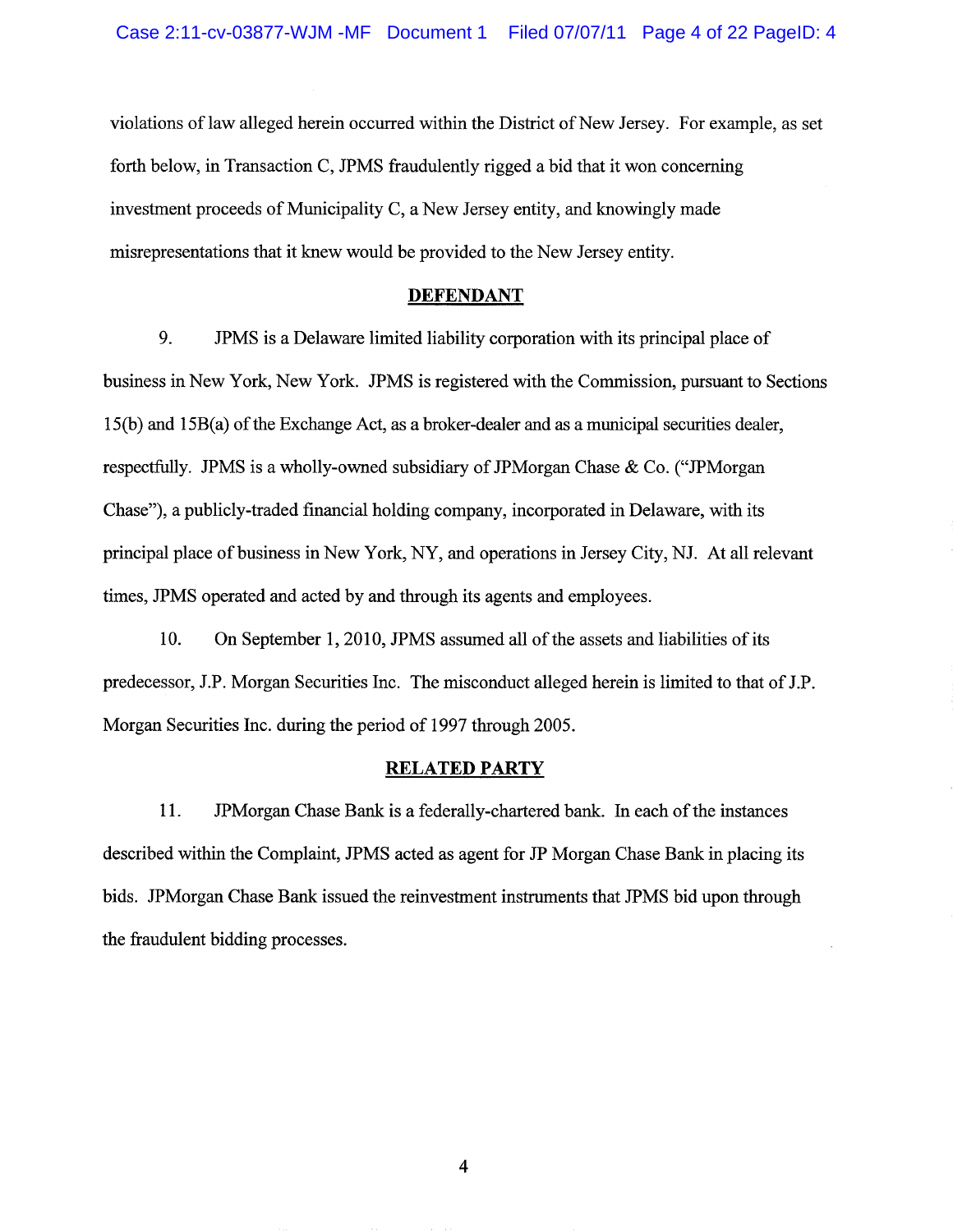#### **FACTS**

### **A. Background**

12. Municipalities from time to time publicly offer and sell tax-exempt bonds and notes to finance various capital projects such as schools, highways, and hospitals, or to refinance existing bonds or notes. In addition, municipalities issue tax -exempt securities for the benefit of third-party conduit borrowers, such as hospitals, colleges and universities, and certain industrial corporations. When these municipal securities are sold, portions of the proceeds are often not typically spent immediately. Instead, the proceeds are temporarily invested pending their use for the original purpose of the securities offering. Such proceeds are typically invested in financial instruments tailored to meet municipalities' specific collateral and spend-down needs, such as guaranteed investment contracts ("GICs"), repurchase agreements ("Repos"); and forward purchase agreements ("FPAs").

13. GICs, Repos, and FPAs constitute securities or contracts to buy, sell, or loan securities. The GICs, Repos, and FPAs at issue were bid in connection with the sale of the underlying municipal securities. These instruments are often sold by major financial institutions, including broker-dealers, commercial banks, investment banks, insurance companies, and financial services companies (collectively "Providers").

14. GICs are typically contracts providing for the repayment of principal and a fixed rate of interest on the amount invested for a specified period of time that permit the investing Municipality to withdraw funds as needed. GICs are generally uncollateralized and issued by special purpose entities that obtain "guarantees" in the form of insurance policies from highly rated insurance companies. Repos are contracts that provide for the purchase by Municipalities of U.S. government securities from entities such as JPMS, under which the seller also agrees to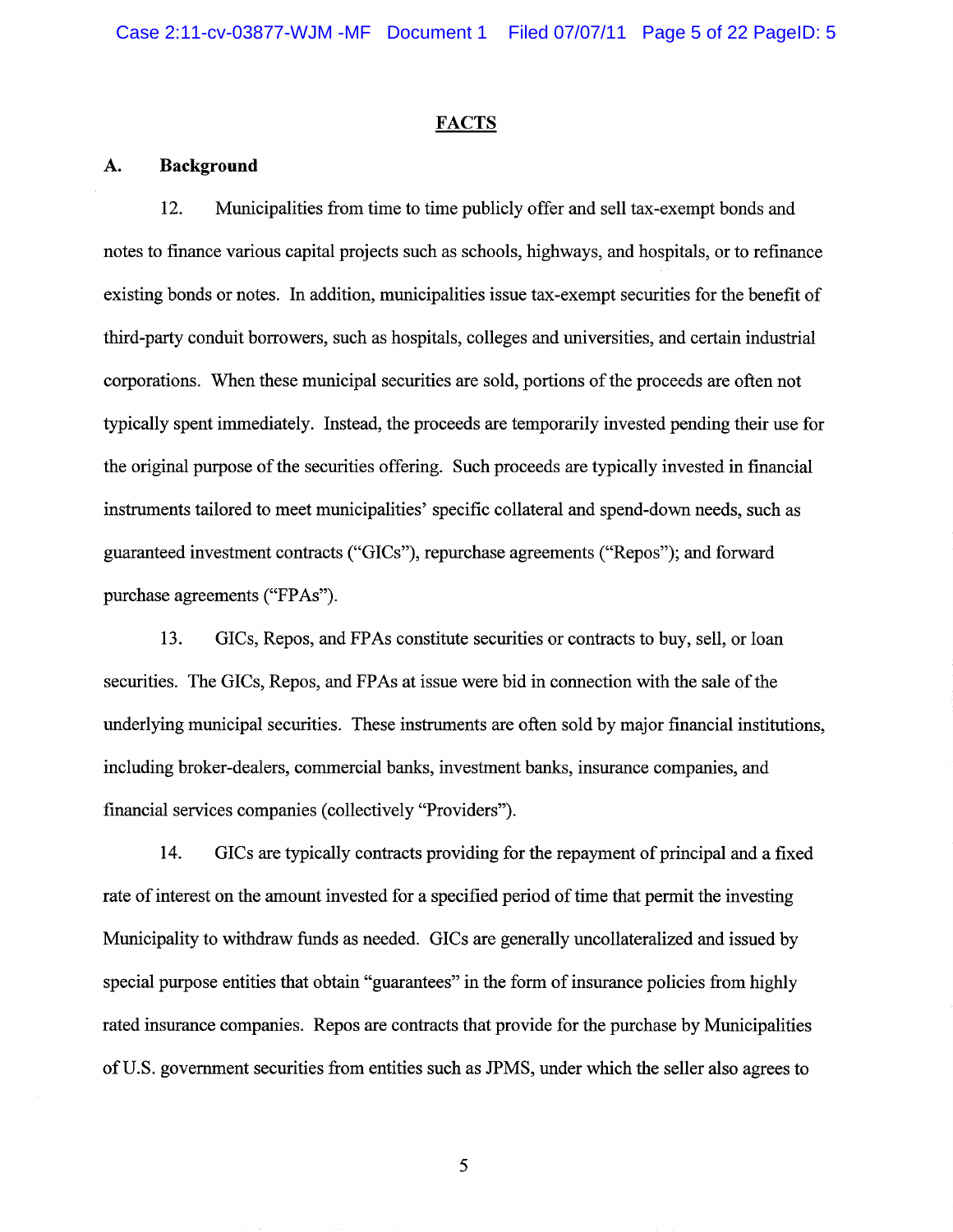buy back, or repurchase, those securities in accordance with the needs of the Municipality at specified prices on one or more future dates. FP As similarly are contracts for the purchase by Municipalities of U.S. government securities from entities such as JP Morgan Chase Bank, but instead of being repurchased by the seller, the underlying U.S. government securities mature on future dates in accordance with the needs of the Municipality.

15. In order to preserve the tax-exempt status of municipal securities under the relevant tax regulations [26 C.F.R. § 1. 148-5(d)(6)], generally these investments must be purchased at fair market value. Typically, Municipalities establish fair market value through a competitive bidding process as set forth in the tax regulations. Among other things, these detailed tax regulations require the Municipality issuing the municipal securities to make a bona fide solicitation for the purchase of investments. This requires, in part, that all prospective Providers bidding on certain types of investments must be given an equal opportunity to bid, that all prospective Providers bidding on an investment make detailed written representations concerning the bidding process, and that similar written certifications are provided by the winning Provider ("Provider Certificates"). A failure to comply with these bidding requirements for certain types of investments creates a rebuttable presumption that the investment was not purchased at fair market value. Conversely, for certain types of investments, compliance with these detailed bidding regulations creates a conclusive safe harbor for establishing the fair market value of the reinvestment instruments.

16. In situations where the tax-exempt status of the underlying municipal securities was not at issue, Municipalities also at times use the competitive bidding process and require Providers to make similar representations and certifications of a fair process to ensure that the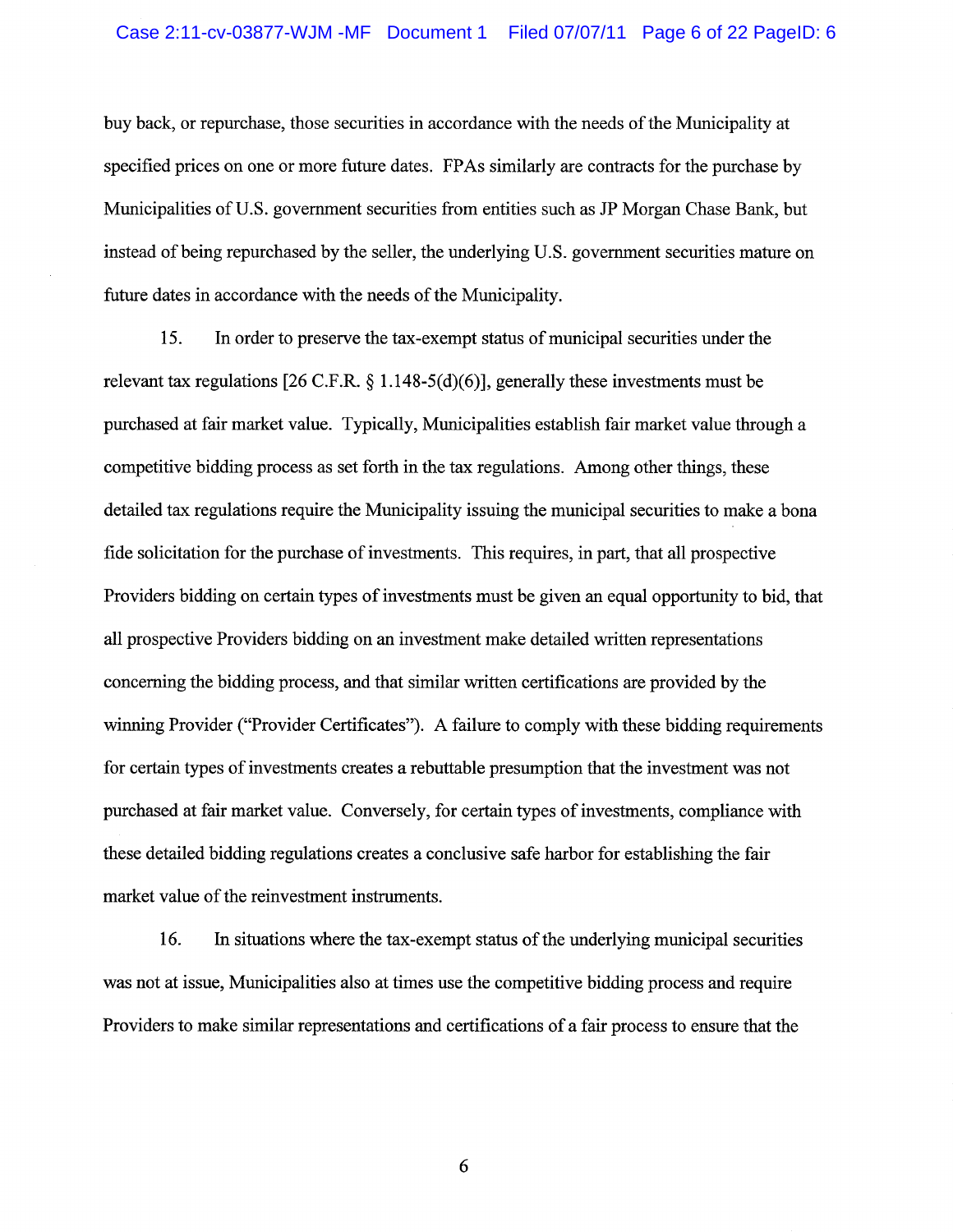Municipalities receive the best prices for the instruments at issue and to avoid the appearance of affording any particular entity favored treatment.

# **B. The Fraudulent Conduct**

17. From at least 1997 through at least 2005, JPMS engaged in fraudulent practices in connection with the bidding of investment instruments - including GICs, Repos, and FPAs. JPMS, among other things, submitted bids that it knew were set-up in advance for it to win; submitted bids with the aid of advance information from the Bidding Agents regarding the competing Providers' bids; and submitted purposely non-winning bids. JPMS engaged in these fraudulent bidding practices in connection with certain reinvestment instruments as the agent for its affiliated commercial bank, J.P. Morgan Chase Bank.

18. JPMS's bids for the reinvestment instruments were submitted by members of its Municipal Derivatives Desk (the "Desk"), who were referred to as marketers. Many JPMS marketers, and the head of the Desk, who also served as a JPMS managing director, knowingly participated in the fraudulent bidding for certain municipal reinvestment instruments.

19. JPMS rigged bids with the assistance of at least eleven different Bidding Agents for the reinvestment of the proceeds of municipal securities through a variety of mechanisms, including providing Last Looks.

20. Bidding Agents afforded JPMS Last Looks in order to allow JPMS:

a. to formulate its original bid with the use of information concerning the prices, price levels, rates, conditions or other information related to the bids of competing Providers;

b. to revise a losing bid upwards so that the JPMS would win the bid; and/or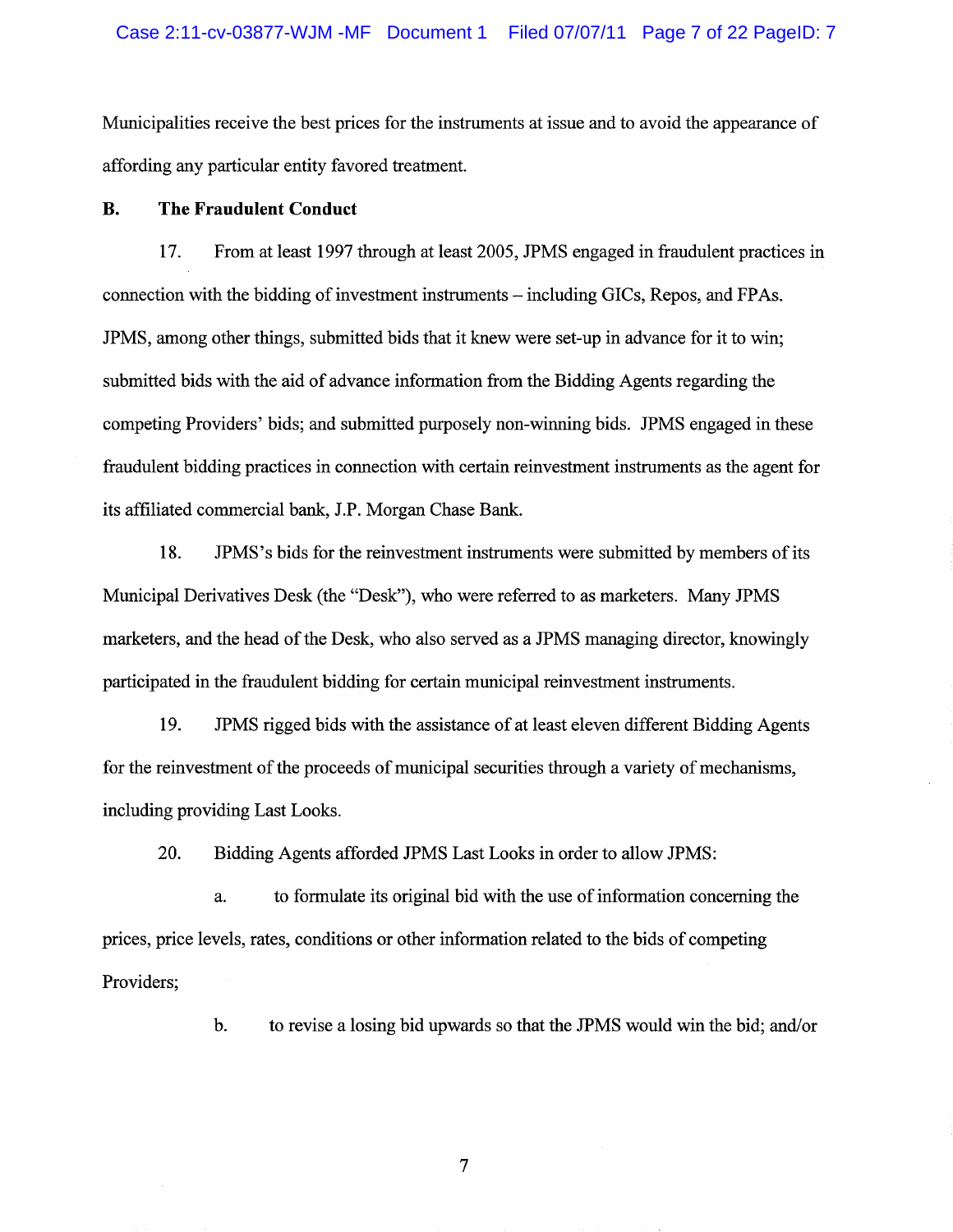c. to lower a previously submitted winning bid to a level at which JPMS would win the bid with additional profit (which, those involved often described as "not leaving money on the table").

21. JPMS, certain Bidding Agents, and certain other Providers also rigged bids by deliberately obtaining off-market, purposely non-winning bids, including Courtesy Bids, so that the favored Providers could win the transactions. JPMS also knew that Bidding Agents rigged bids in advance for JPMS to win by drafting the bid specifications to favor JPMS; by limiting the pool of prospective bidders; and by including less competitive firms in the pool of prospective bidders.

22. In exchange for this improper, preferential treatment, and in furtherance of the fraudulent schemes, JPMS steered additional business towards Bidding Agents who participated in the bid rigging scheme, and provided purposely non-winning bids to allow other Providers to win bids in ostensibly competitive bidding processes.

23. JPMS omitted to disclose the aforementioned misconduct. Instead, in certain instances, JPMS falsely represented or certified in its bid submissions and its Provider's Certificates that, among other things: its bids were arms-length bids; JPMS had not consulted with any other potential Provider about its bids; its bids were determined without regard to any other formal or informal agreement that JPMS had with the Municipality or any other person (whether or not in connection with the bond issue); and/or that its bids were not submitted solely as a courtesy to the Municipality or any other person for purposes of satisfying the requirements that (a) the Municipality receive at least three bids from disinterested Providers that the Municipality solicited under a bona fide solicitation and (b) at least one of the three bids received was from a reasonably competitive Provider.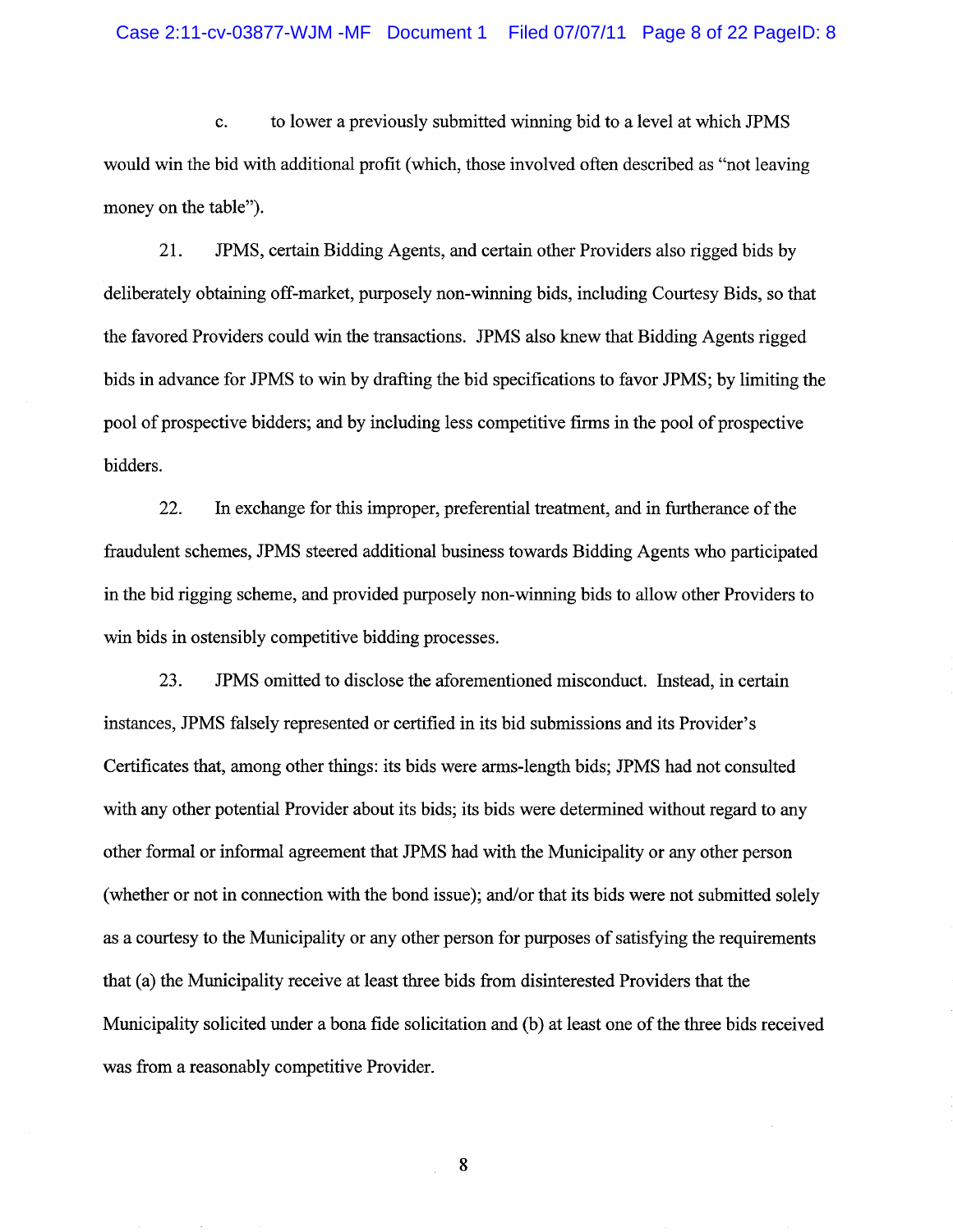24. JPMS knew that these false representations and Provider's Certificates were forwarded to the Bidding Agents, who were the agents of the Municipalities, and often to the Municipalities themselves, by means and instrumentalities of interstate commerce, usually telephone calls and subsequent facsimile transmissions.

# C. **Representative Fraudulent Transactions**

25. JPMS engaged in fraudulent bidding practices on at least 93 occasions during the relevant time period through Last Looks, Set-Ups, and the submission of purposely non-winning bids. The following examples illustrate the conduct described above.

# **Transaction** A

26. Transaction A was a Last Look. In July 2000, JPMS underwrote a \$55,000,000 offering of revenue bonds and caused Municipality A, a California entity, to select Bidding Agent A as its Bidding Agent. As agreed upon with JPMS, in return for this business, Bidding Agent A restricted the list of prospective bidders and afforded JPMS Last Looks with respect to two bids for the temporary investment of proceeds of the aforementioned bonds. Consequently, JPMS won both tainted bids which involved a debt service reserve fund, a project fund, a capitalized interest fund, and a working capital fund.

27. In addition, in October 2000, after the responsible JPMS banker had left JPMS's employ, Bidding Agent A paid him approximately \$19,600 in cash for causing Municipality A to select Bidding Agent A as the Bidding Agent. The payments were made after the JPMS banker had caused JPMS to refer another transaction to Bidding Agent A, which JPMS and Bidding Agent A also rigged to enable JPMS to win the bid for the debt service reserve fund.

28. Despite knowingly receiving Last Looks, as well as a promise of cash payments, JPMS, in connection with both bids, represented, among other things, in its bid submissions, that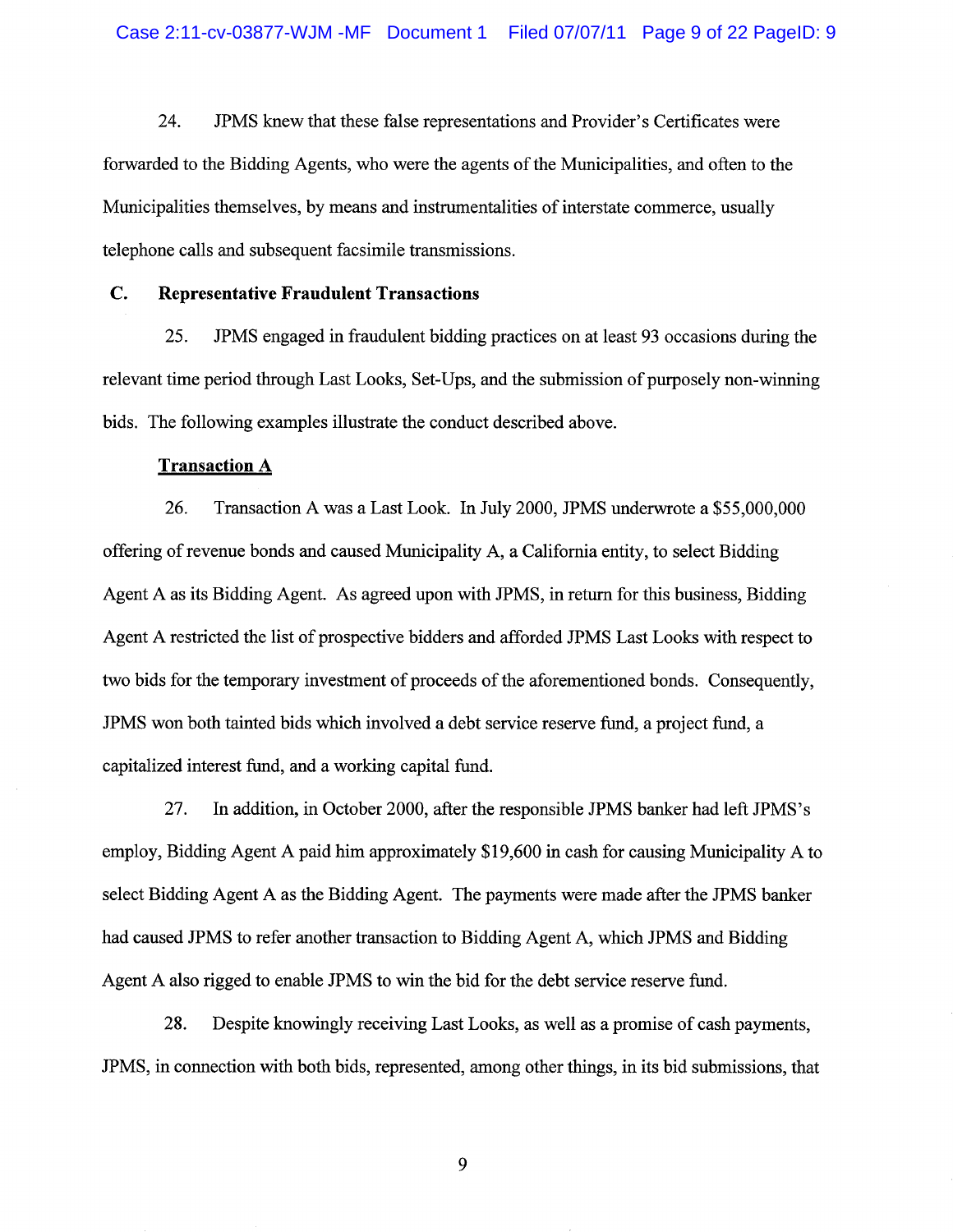its bids were determined without regard to any other formal or informal agreement with the issuer or any other person and that Bidding Agent A had not provided it with any information which induced JPMS to bid a yield lower than the yield induced by the Request for Bids. Likewise, Bidding Agent A falsely certified, among other things, that it had conducted a bona fide solicitation for the two investment contracts at issue.

## **Transaction B**

29. Transaction B was a Set-up. In late 1993, Municipality B, a Tennessee entity, issued \$53,500,000 in airport revenue and refunding bonds and temporarily invested the proceeds thereof in municipal derivatives -- including a FPA for a debt service reserve fund. In the fall of 2001, Municipality B sought a new FPA for the debt service reserve fund, which its board decided would be awarded through the competitive bidding process to the Provider submitting the bid with the highest upfront payment. JPMS, however, acting both as agent for the Provider and essentially as the defacto Bidding Agent, rigged this bid so that it would win the FPA, by, among other things, limiting the bid list to potential Providers who agreed in advance to submit purposely non-winning bids.

30. JPMS, in order to rig this bid for itself, took advantage of the fact that the Municipality B's chief financial officer ("CFO") did not want to pay fees to a Bidding Agent and instead preferred that the prospective Providers submit their bids directly to him. However, JPMS -- with the aid of Bidding Agent B -- surreptitiously assumed the role ofthe Bidding Agent. Indeed, JPMS drafted the bid specifications and with the help of Bidding Agent B, created a list of prospective Providers who agreed, in advance, to submit purposely non-winning bids.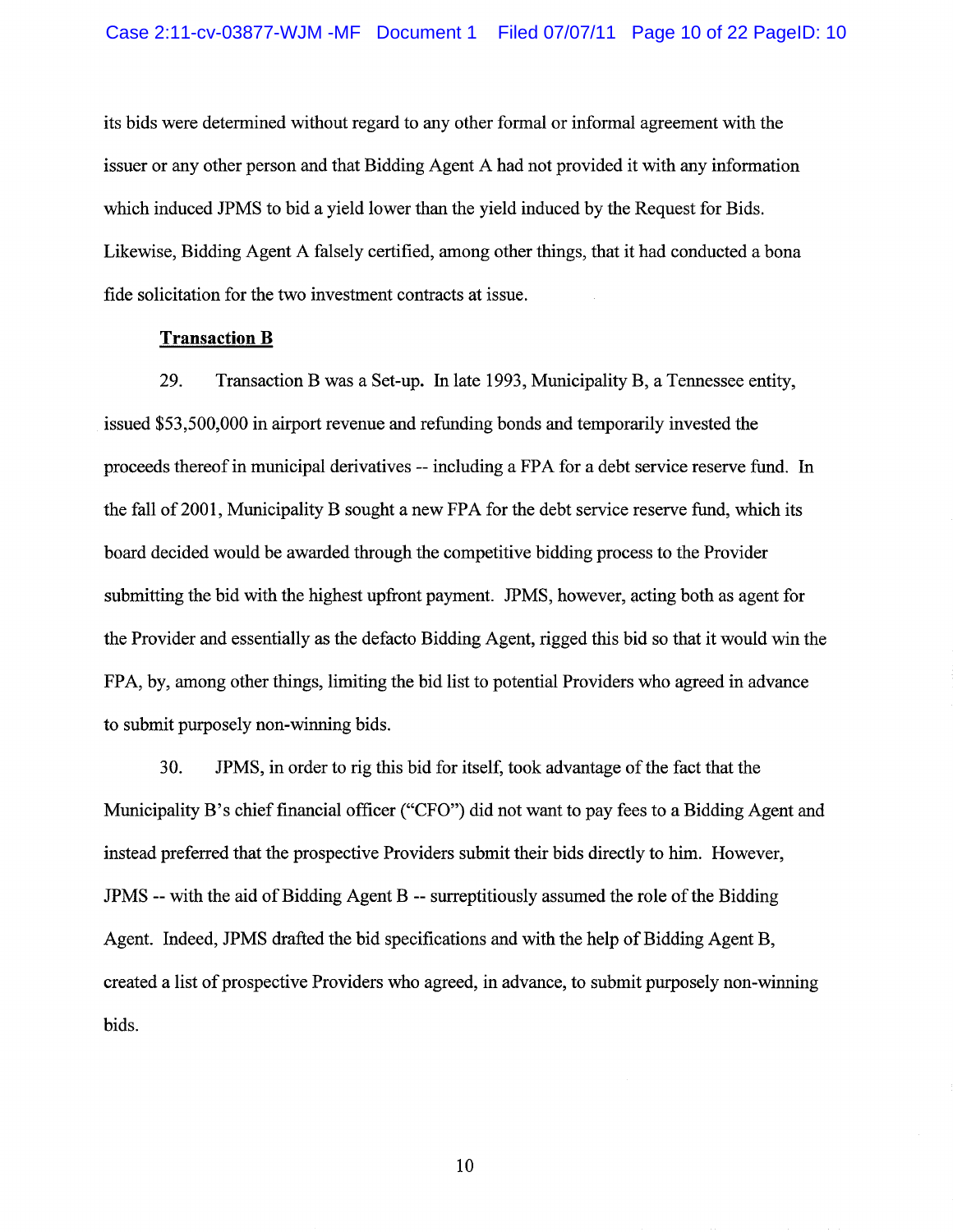31. As per the agreement, several prospective Providers submitted purposely nonwinning bids. Initially, however, the "competing" Providers were wary of submitting purposely non-winning bids to the CFO, whom the Providers did not know, because they did not want to end up accidentally winning the bid. As Bidding Agent B's representative advised JPMS, "the only difficulty was, you know, people would have been happy to do it through us. They just got nervous putting in a number that they didn't really want to be hit on.... Somebody they don't know.... So that took a little stroking, but no real problem at all." In the end, both JPMS and Bidding Agent B agreed that the corrupted bidding process had worked out as JPMS had intended it to do and JPMS thanked Bidding Agent B for its help.

32. The purposely non-winning bids solicited by JPMS created a false impression that potential Providers competed in good faith for Municipality B's FPA.

33. Because it was improper for JPMS to operate as both an agent for a bidding Provider (who won the bid) and as the Bidding Agent, JPMS took extraordinary measures to ensure that its role in the creation of the bid list would remain hidden. For example, the head of the desk, a JPMS Managing Director, expressly did not want to provide the list of addresses of the prospective Providers over the phone; rather he opted to fax it to a JPMS Employee in JPMS's Tampa Office. Approximately one hour later, the Managing Director telephoned the JPMS Employee to confirm receipt of the aforementioned fax. The JPMS Employee, during that call, advised the Managing Director that he had received the fax and was ''just putting it into email format" in order to send it to the CFO. At that juncture, the Managing Director cautioned him against sending the information in an e-mail because "there is a paper trail associated with that. ... " The Managing Director then suggested that what he "would do is just make sure it doesn't have any markings on it, or whatever, and just put it in the overnight mail to him [i.e.,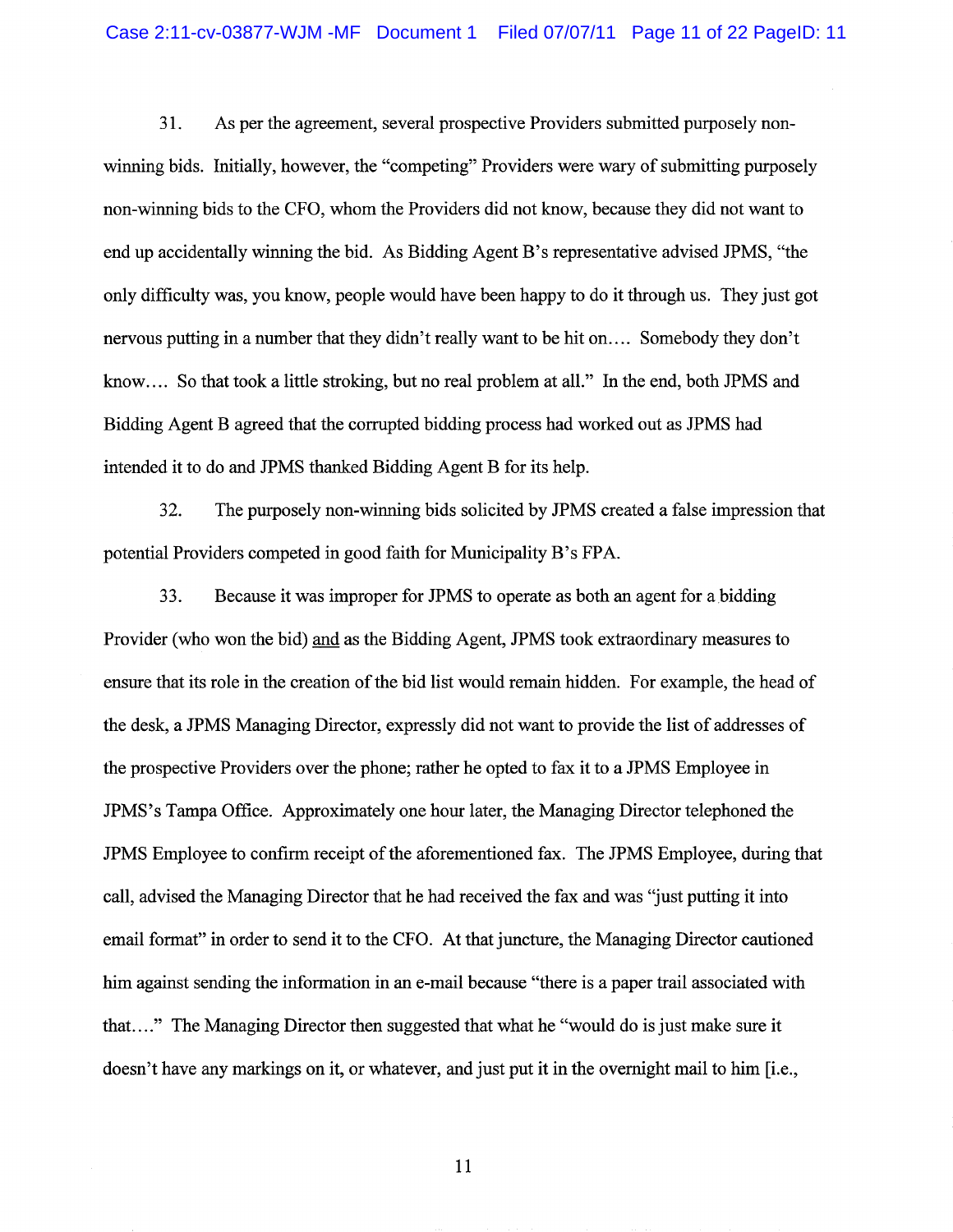Municipality B's CFO]...." The JPMS Employee suggested alternatively that he could fax the bid list to the CFO. To avoid a paper trail, the Managing Director also expressed his dislike of his colleague's alternative suggestion that he transmit the lists to Municipality B via fax.

34. The next day, the JPMS Employee confirmed that he had sent the original fax, along with copies, of the list of the potential Providers' addresses to the CFO of Municipality B by depositing them in mailboxes in Tampa. When the Managing Director inquired whether his colleague believed in the "paper trail thing," the JPMS Marketer responded, " ... 1 thought I had actually assessed the situation, and I thought it was worse by having [overnight] mail, you know a label. Sometimes they keep that stuff." Outraged by this specter of a paper trail, the Managing Director exclaimed "No!"

35. With the assistance of Bidding Agent B, JPMS fraudulently won the FPA for the debt service reserve fund with the putative highest upfront payment of \$1,325,000. JPMS, however, never disclosed to Municipality B's Board, which had instructed that the reinvestment instrument be purchased through the competitive bidding process, that JPMS had rigged the bidding process for its own benefit.

## **Transaction C**

36. Transaction C was a Last Look. Municipality C, a New Jersey entity, issued \$690,000,000 of municipal bonds for the purpose of, among other things, funding a portion of the state transportation system costs. In connection with the temporary investment of the proceeds from these bonds, Municipality C also retained the services of Bidding Agent B to bid out the FPA for a project fund. JPMS – with the help of Bidding Agent  $B$  – won this tainted bid through Last Looks.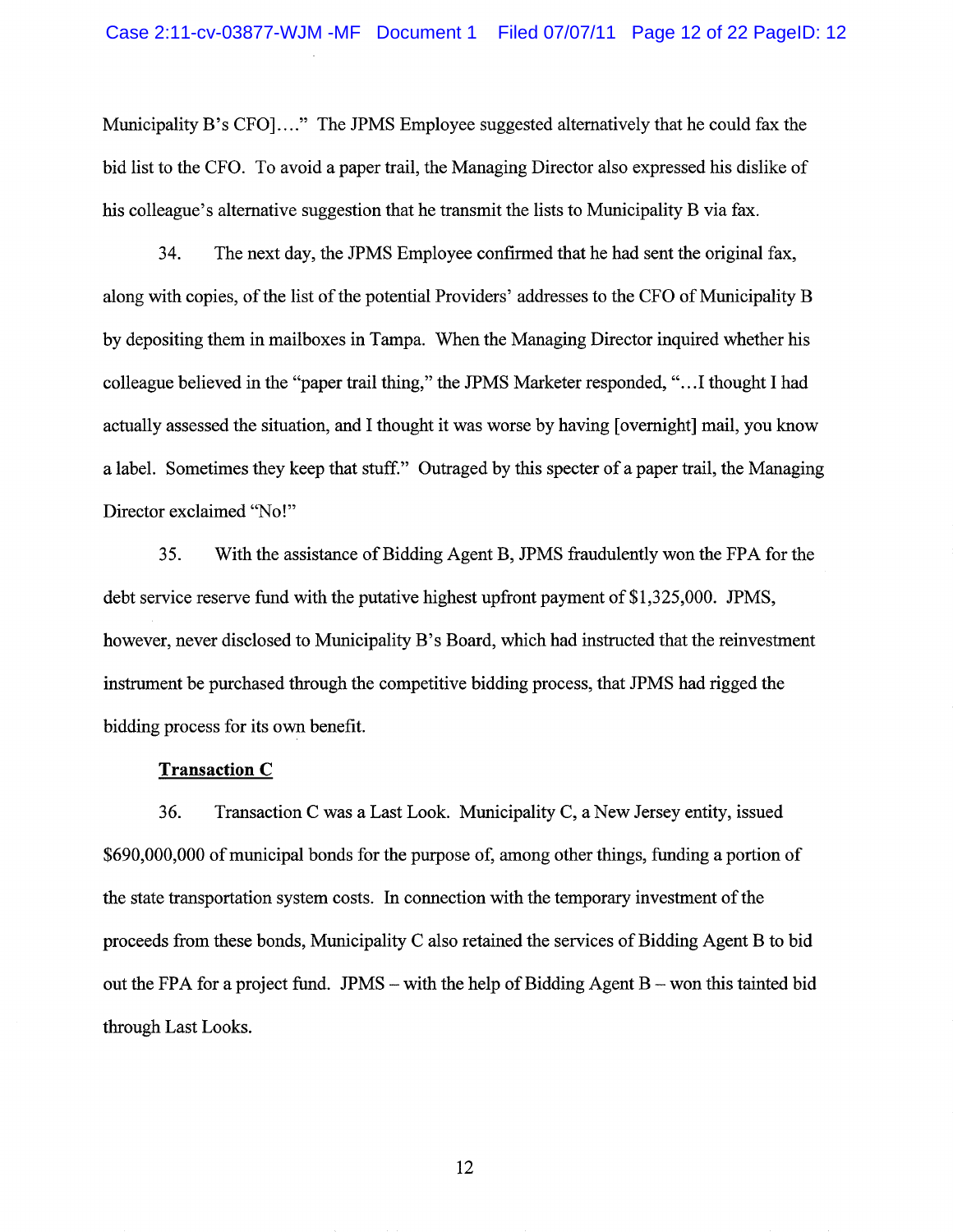37. The bid was scheduled for May 8, 2002, at 1 :00 p.m. The bid form stated that "[t]his bid is for not less than \_\_\_ of the Invested Amount." The minimum invested amount a bidder could bid on was \$150,000,000 and the maximum invested amount was \$690,000,000. Bidders could also bid on any amount between these two numbers. The FPA was to be awarded to the Provider that agreed to pay the highest yield. On the morning of the bid, a telephoned discussion ensued between a Bidding Agent B representative and a JPMS Marketer, in which the JPMS Marketer asked the representative if he had heard "anything in terms of a rate?" Bidding Agent B's representative responded that he hoped it would be 2.5% or better and that "I will give you as much help as I can with this trade." Shortly after 1 :00 p.m. that same day, the JPMS Marketer telephoned Bidding Agent B's representative and was advised that the representative had not received many numbers and that a representative would call him back. Before concluding their conversation, the JPMS Marketer advised Bidding Agent B's representative that he should be able to get a rate of 2.6%.

38. Two to three minutes later, Bidding Agent B's representative telephoned the JPMS Marketer to advise him that the transaction would probably get done close to 2.7% on a semi-annual basis. The JPMS Marketer responded that he was nowhere near that number; rather he was at 2.64%. Bidding Agent B's representative stated that the highest bid that he had received to date was 2.7%. Within five minutes of the aforementioned call, the JPMS Marketer again telephoned Bidding Agent B's representative to inquire whether Bidding Agent B had received all the bids. Bidding Agent B's representative responded negatively to this inquiry and again averred "I will call you back."

39. Consistent with that averment, Bidding Agent B's representative telephoned the JPMS Marketer and asked him "what is the maximum dollar amount you want to do?" The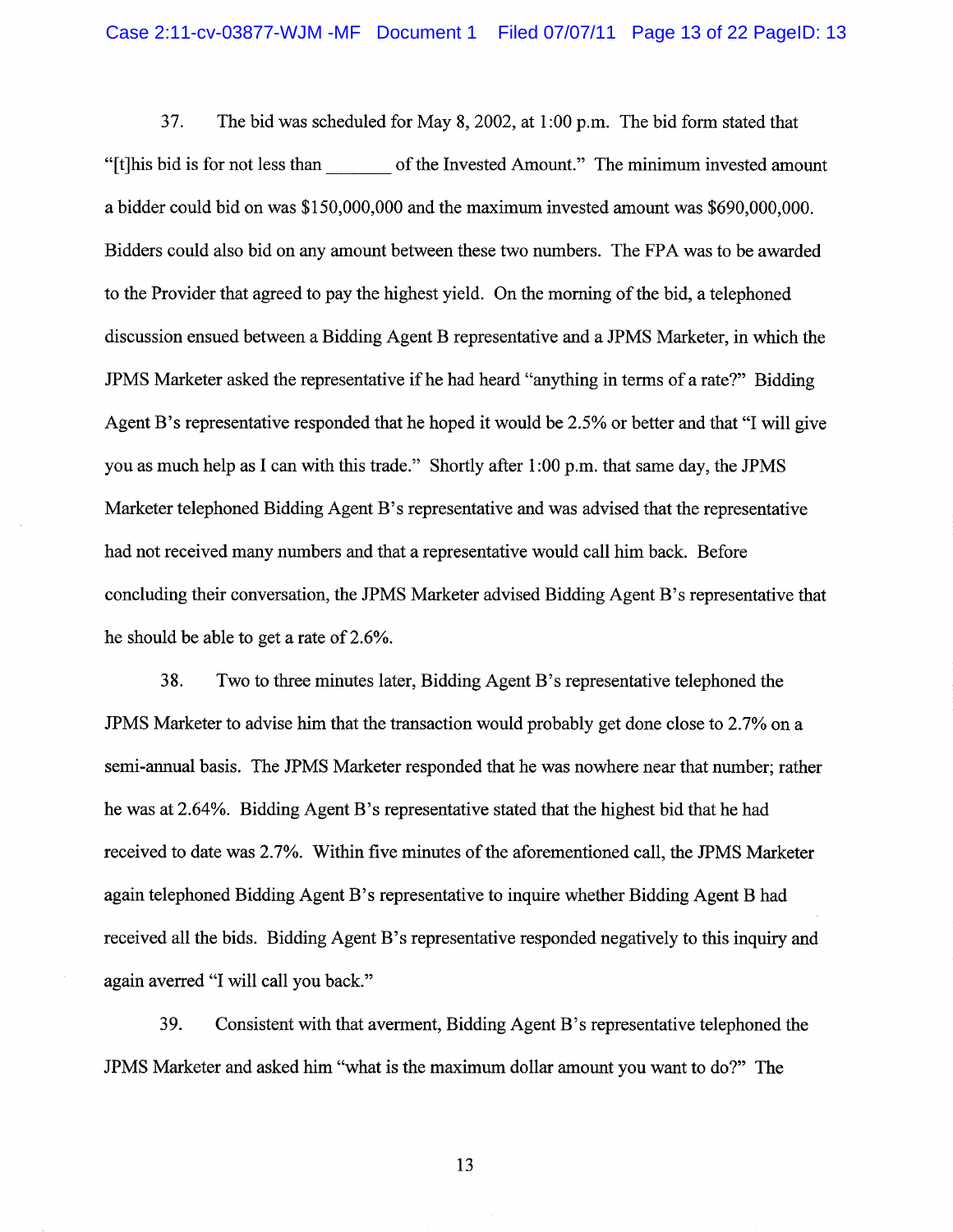JPMS Marketer responded that for everything, he was at 2.684% on a semi-annual basis. In reply, Bidding Agent B's representative offered to allocate \$290,000,000 to JPMS at a rate of 2.684%: "\$290,000,000 is that comfortable with you? Here's the deal: I have [another Provider] for \$400,000,000 for 2.713[%]; so I would award them \$400,000,000 at the level and award you the remaining  $$290,000,000$  at  $2.684$ [%]" – a rate that would have been higher than another bid of 2.6825% for a deposit amount not less than \$200,000,000. The JPMS Marketer, however, lowered the rate he would pay for that amount from 2.684% to 2.68%, and Bidding Agent B's representative agreed to allocate \$290,000,000 to JPMS at that lower rate.

40. By letter dated May 8, 2002, Bidding Agent B falsely reported to Municipality C that JPMS had submitted a bid rate of 2.68% for an amount not to exceed \$690,000,000. Rather, as set forth above, the JPMS Marketer initially advised Bidding Agent B's representative that JPMS's bid for an amount of \$690,000,000 was 2.64%. After discussions with Bidding Agent B's representative concerning other bids, the JPMS Marketer raised JPMS's bid for the aforementioned amount to 2.684% and subsequently lowered it to 2.68% for a deposit amount of \$290,000,000. JPMS's written bid, however, does not identify the investment amount sought.

41. Despite the rigging of the deal so that JPMS would win a FPA for the investment of a \$290,000,000 project fund, JPMS falsely certified in its bid submission that its bid "[wa]s an arms-length bid and [wa]s market based[,]" and represented, among other things, "that the bid was determined without any regard to any other formal or informal agreement that the potential Bidder ha[d] with the Authority or any other person[,]" and that "the bidder did not have the opportunity to review other bids (i.e., a Last Look) before providing a bid."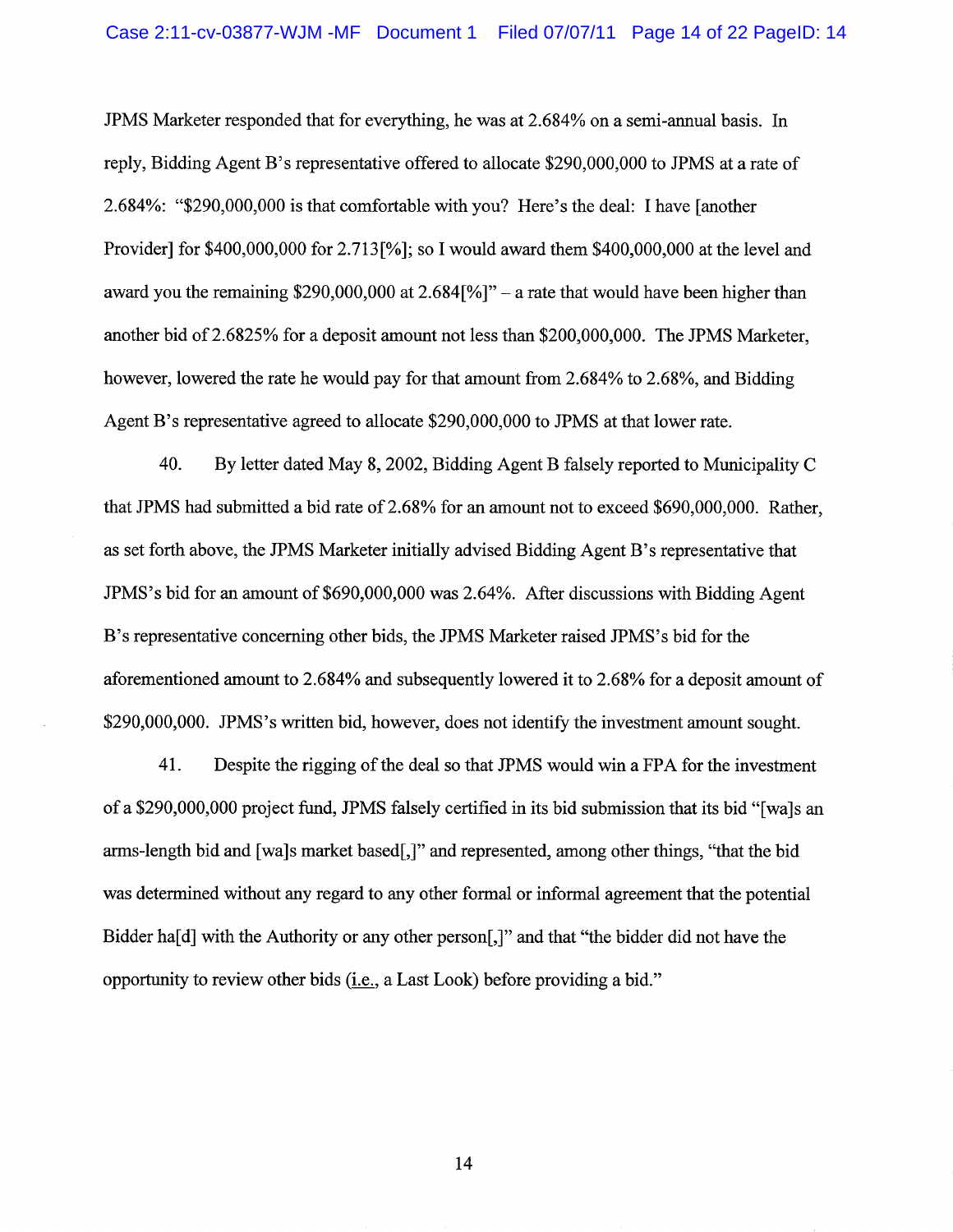#### **Transaction D**

42. Transaction D was a Last Look. In May 2005, Municipality D, a Kansas entity, issued \$65,000,000 of general obligation school bonds. In connection therewith, Municipality D also retained the services of Bidding Agent C to bid out a Repo for the investment of project funds. The bids were supposed to be submitted at 1:00 p.m., on May 26, 2005, and awarded that same day to the Provider that submitted the highest rate of interest. During the bidding process, Bidding Agent C allowed JPMS to reduce a winning bid so that JPMS would win the transaction with a wider profit.

43. Shortly after 1 :00 p.m., on May 26,2005, a JPMS Marketer telephoned Bidding Agent C's representative to submit JPMS's bid of  $3.761\%$ . Bidding Agent C's representative signaled to the JPMS Marketer that his bid was high and suggested that he check his numbers.

44. Approximately, seven minutes later, the JPMS Marketer called Bidding Agent C's representative and lowered JPMS's bid to 3.751%. Within ten minutes of the call, the bid was awarded to JPMS. At that time, in response to the JPMS Marketer's inquiry, Bidding Agent C advised him that the cover bid was 3.646%. The JPMS Marketer expressed dismay at the distance between JPMS's reduced winning bid and the cover bid – suggesting the Bidding Agent should have provided more detailed information about how the other bids compared to his bid. At that juncture, the Bidding Agent reminded the JPMS Marketer that she had previously signaled to him that he was leaving money on the table.

45. In connection with this transaction, despite knowingly receiving improper information from the Bidding Agent, JPMS, among other things, falsely represented in its bid submission that Bidding Agent C had "not provided [JPMS] any information which induced [JPMS] to bid a rate lower than the rate induced by the Request for Bids." In addition, Bidding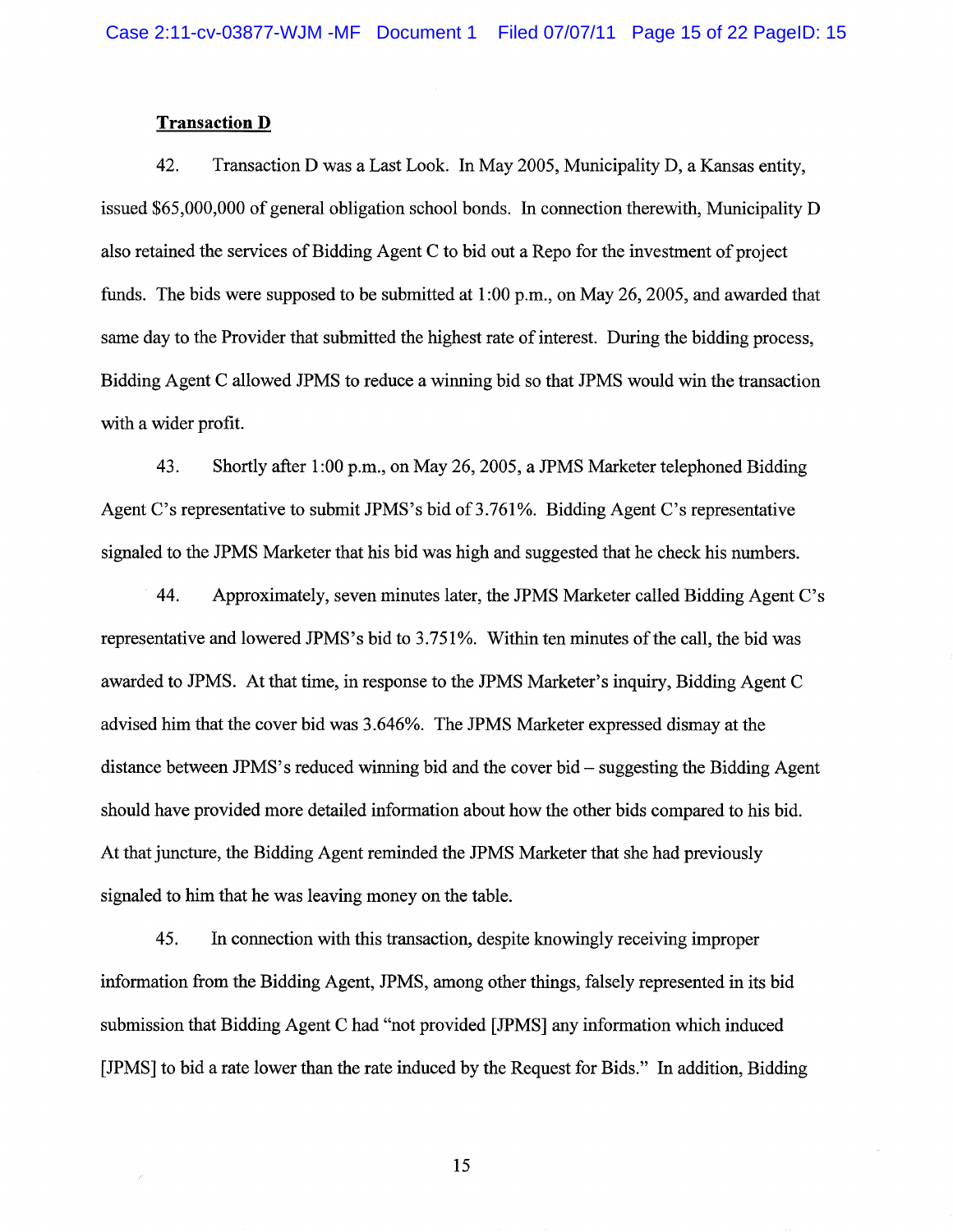Agent C certified, among other things, that it had conducted a bona fide solicitation for bids and that "[a]ll potential Providers had an equal opportunity to bid, and no potential Provider was given the opportunity to review other bids *(i.e.,* a Last Look) before submitting a bid."

### **Transaction E**

46. Transaction E was a Last Look. Municipality E, a Texas entity, in February 2005, issued \$233,967,610.70 of municipal securities, consisting of revenue bonds and revenue bond anticipation notes. Proceeds from these municipal securities were to be used, among other things, to finance the costs of planning, designing, engineering and constructing certain turnpike projects. Once again, JPMS was allowed to revise its winning bid for the investment of the vast majority of these proceeds downward – which necessarily increased its profit, while lowering the return on the investment proceeds earned by Municipality E.

47. Municipality E retained Bidding Agent D, one of its financial advisors used in connection with the sale and issuance of the aforementioned securities, to bid out the construction and capitalized interest funds. The "Invitation to bid for Repurchase Agreement," drafted by the Bidding Agent, provided that the objective of the bidding process was to, among other things, "lock[] in the highest available level of interest earnings." Bids were supposed to be submitted in writing on or about 11 :00 a.m. Eastern time, on February 15, 2005.

48. Shortly after 11 :00 a.m., a JPMS Marketer telephoned Bidding Agent D's representative to advise him that JPMS's bid rate was 3.371%. After the submission of JPMS's bid, the JPMS Marketer and Bidding Agent D's representative discussed a number of bid-related issues such as termination and downgrade provisions. During this discussion, the JPMS Marketer inquired about a legal opinion – to which Bidding Agent D responded: "Well, if you need it, you're going to have to pay for it...." Given that the cost of such an opinion would be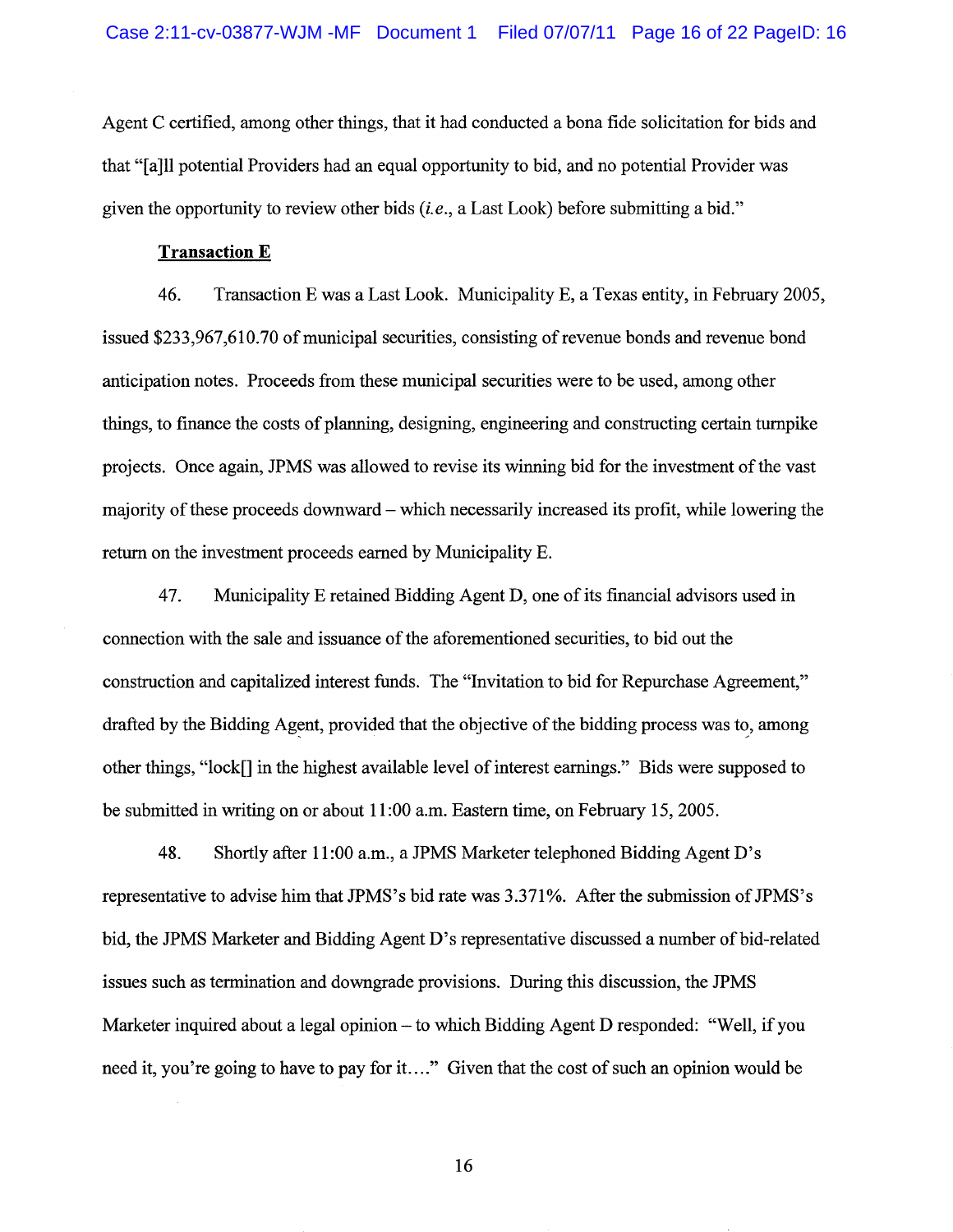approximately \$4,500, Bidding Agent D's representative asked the JPMS Marketer ifhe wanted to reduce his bid rate. The JPMS Marketer took advantage of this opportunity and reduced his bid from 3.371% to 3.365% to reflect the cost of a legal opinion.

49. Rather than simply accept JPMS's reduced bid of 3.365%, Bidding Agent D's representative signaled to the JPMS Marketer that he had left money on the table and that he might want to reduce JPMS's bid even more: " ... Well do you want a 3.3, what, 3.35, is that where you want to be?" The JPMS Marketer took advantage of the opportunity that Bidding Agent D's representative had given him to reduce his winning bid to 3.35%.

50. Despite the fact that JPMS fraudulently won the bid by reducing an already winning bid rate to a lower level suggested by the Bidding Agent, JPMS falsely certified, among other things, that JPMS's bid was the product of an arm's-length transaction, that it was determined without regard to any other formal or informal agreement that the potential Provider had with the issuer or any other person (whether or not in connection with the bond issue), and that the bidder did not have the opportunity to review other bids before providing its bid.

51. JPMS also acknowledged that Municipality E and its bond counsel would rely upon JPMS's Provider's certificate for the purpose of reaching a conclusion on whether or not the bonds constituted arbitrage bonds.

52. Similarly, Bidding Agent D certified that it had made a bona fide solicitation for the investment contract at issue; that all potential Providers had had an equal opportunity to bid; and that the winning bid was the highest yielding bona fide bid for the investment contract (determined net of broker's fees).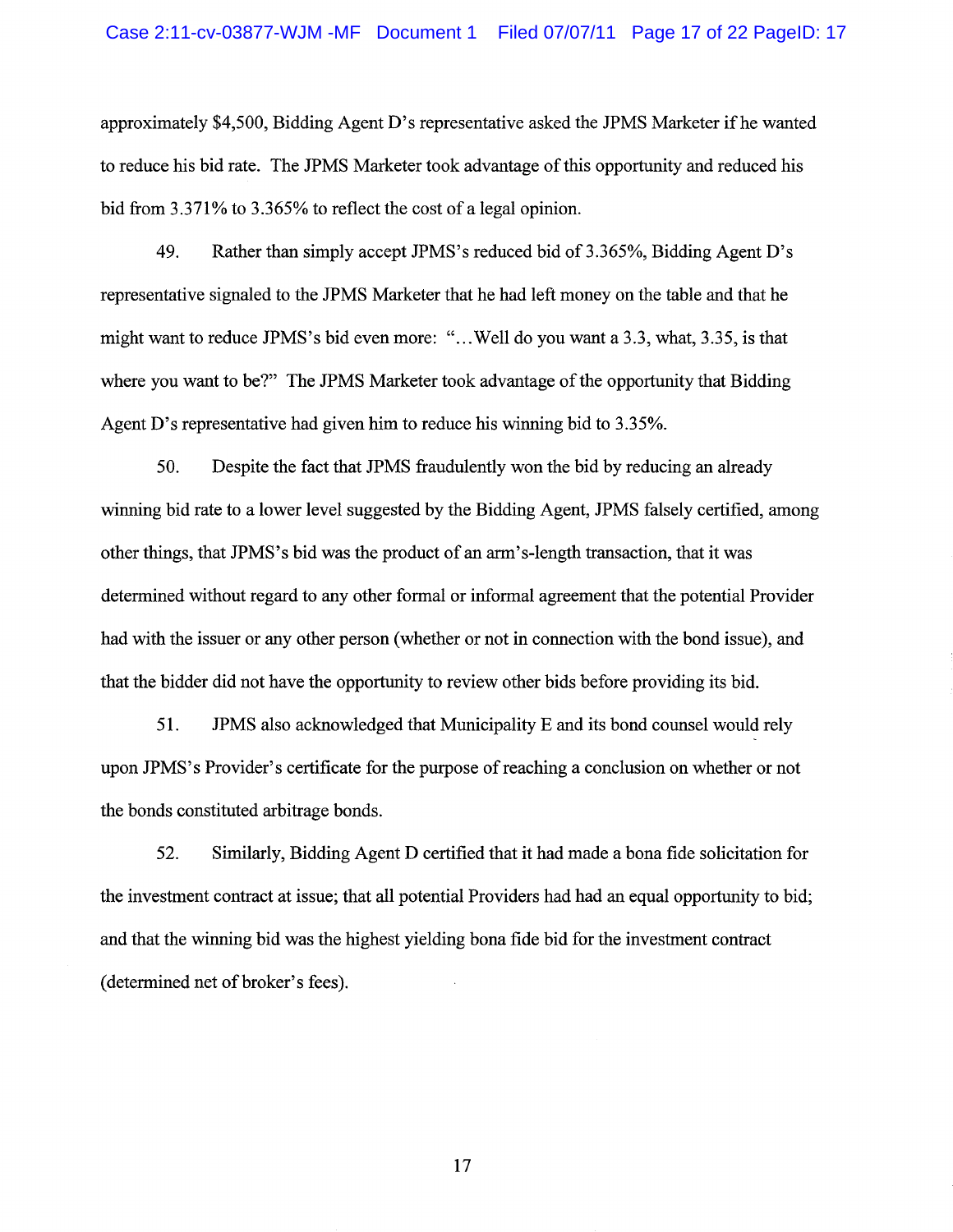53. Based on the representations of JPMS and Bidding Agent D, Municipality E certified that the Repo was awarded through a bona fide solicitation and that all potential Providers had had an equal opportunity to bid.

# **Transaction F**

54. Transaction F was a purposely non-winning bid. A certain firm underwrote a \$145,000,000 offering of revenue bonds and, on October 23,2001, arranged for its related commercial bank to win, through the mechanism of a fraudulent set-up, the bid for one of the instruments in which the offering proceeds would be invested. To facilitate the rigging of this transaction, Bidding Agent A secured a purposely non-winning bid from JPMS. JPMS knew it was being asked to submit a non-winning bid, and, a JPMS Marketer needed Bidding Agent A's help to formulate its bid not only to ensure its bid was in an appropriate range, but also to ensure its bid would not win.

55. At 12:47 pm – thirteen minutes before bids were due  $-$  a JPMS Marketer returned Bidding Agent A's representative's telephone call. At that time, knowing that JPMS had been asked to submit a purposely non-winning bid, the JPMS Marketer asked Bidding Agent A's representative if he would tell her "where the market is" - which he agreed to do. Eleven minutes later, Bidding Agent A's representative telephoned the JPMS Marketer and provided her with information about where the winning bids would likely be: Option No.1, a European option, would probably get done around 5.60% and Option No.2, a Bermudan option, around 5.73%. Thereafter, the JPMS Marketer advised the representative that JPMS would bid 5%. Bidding Agent A's representative objected to that bid on the grounds that it did not distinguish between the two options and because the bid was "really low." In response, the JPMS Marketer said she could "go in anywhere just as long as I don't get hit." Bidding Agent A's representative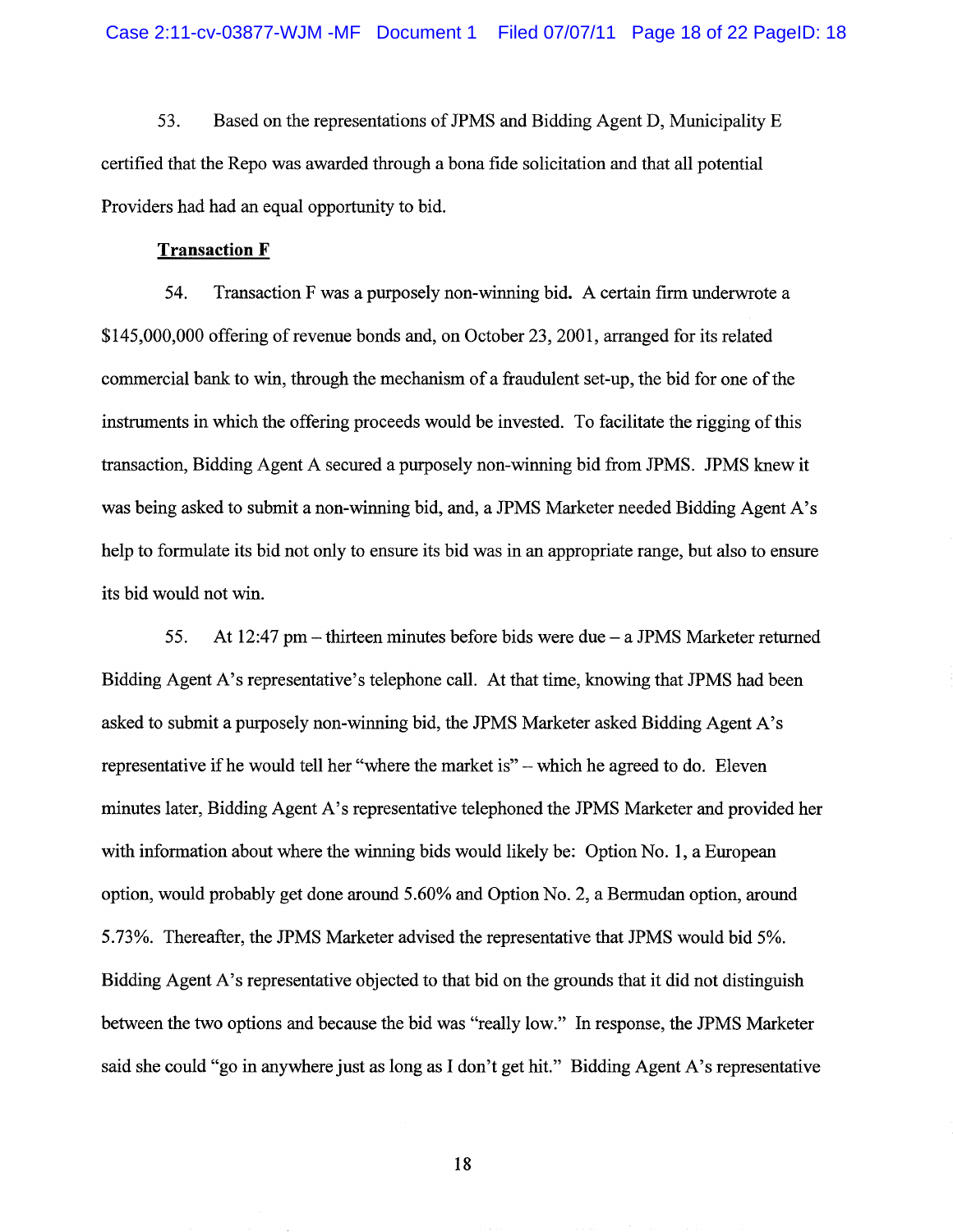assured her that she would not win the transaction and advised her that he thought JPMS should bid "around 5 and a half." The JPMS Marketer then agreed to submit a bid of 5.40%. Finally, Bidding Agent A's representative averred that JPMS's bids would be "5.40 and 5.50" - which the JPMS Marketer confirmed.

56. The winning Provider won the bids at 5.61 % and 5.74%. JPMS's purposely nonwinning bids placed 4th among 5 bids.

57. Despite the misconduct set forth above, in its bid submission, JPMS represented, among other things, "that the bids were determined without regard to any other formal or information agreement with the issuer or any other person; and that the bid was not submitted solely as a courtesy to the issuer or any other person for the purpose of satisfying the applicable treasury regulations[;]" and that JPMS had received the request for bids in a timely manner.

#### **CLAIM FOR RELIEF**

### **Violation of Section 15(c)(1)(A) of the Exchange Act**

58. The Commission re-alleges and incorporates by reference each and every allegation in paragraphs 1 through 57, as if the same were fully set forth herein.

59. At all relevant times, JPMS was a registered broker-dealer pursuant to Section 15(b) of the Exchange Act, [15 U.S.C. § 780(b)].

60. As alleged herein, JPMS, directly or indirectly, by use of the means or instrumentalities of interstate commerce effected transactions in, or induced or attempted to induce the purchase or sale of securities by means of a manipulative, deceptive, or other fraudulent device or contrivance.

61. JPMS' s fraudulent misrepresentations and omissions described above were made either knowingly or recklessly.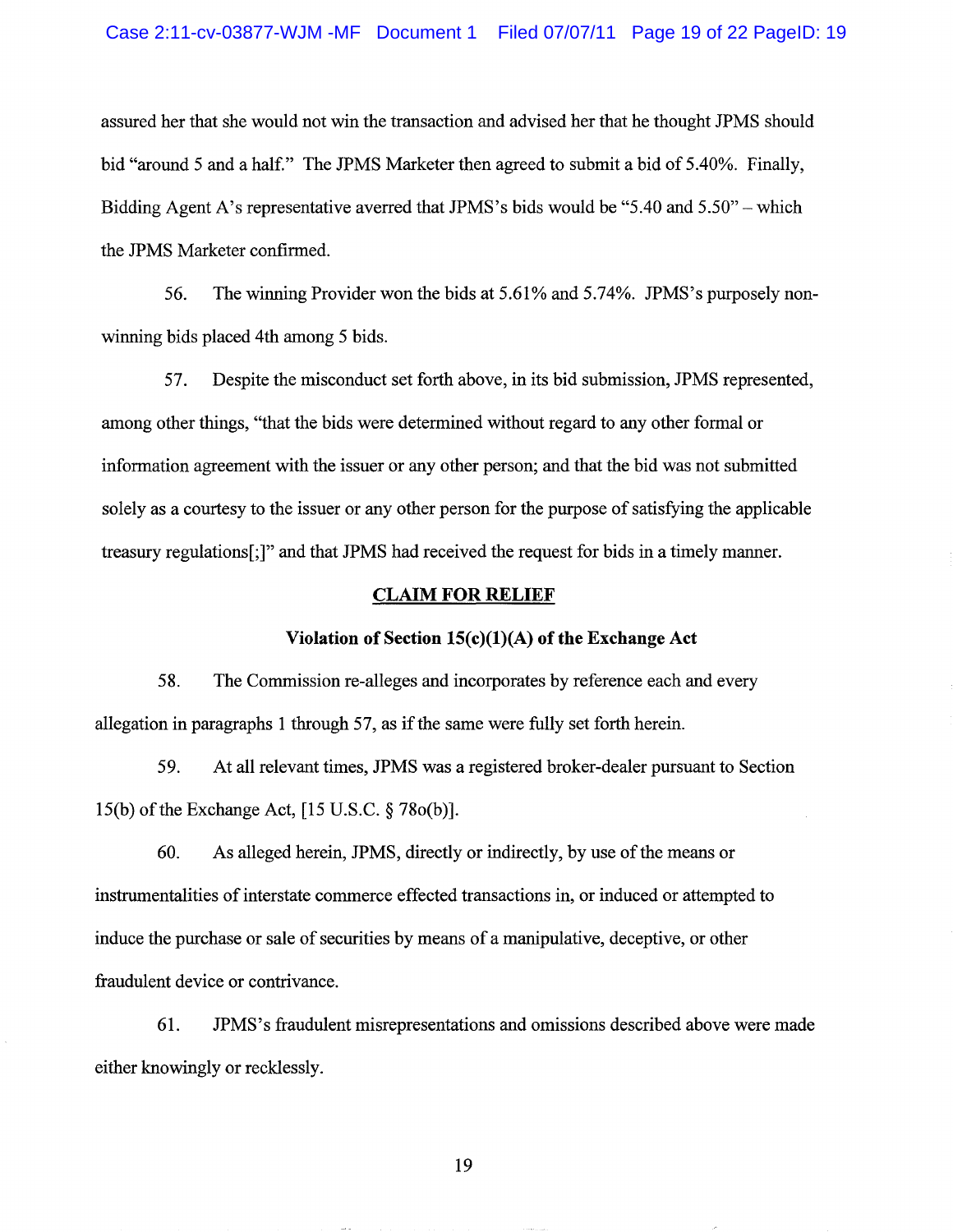62. By reasons of the foregoing, JPMS violated, and unless enjoined will continue to violate, Section 15(c) of the Exchange Act [15 U.S.C.  $\S$  780(c)].

#### **PRAYER FOR RELIEF**

WHEREFORE, the Commission respectfully requests that this Court enter a final judgment:

# **I.**

Permanently restraining and enjoining JPMS from violating, directly or indirectly, Section 15(c) of the Exchange Act  $[15 \text{ U.S.C.} \S 780 \text{ (c)}];$ 

# **II.**

Ordering JPMS to disgorge all illegal profits that it obtained as a result of the fraudulent conduct described in this Complaint, together with prejudgment interest thereon;

# **III.**

Imposing civil monetary penalties on JPMS pursuant to Section  $21(d)(3)$  of the Exchange Act [15 U.S.C. § 78u(d)(3)]; and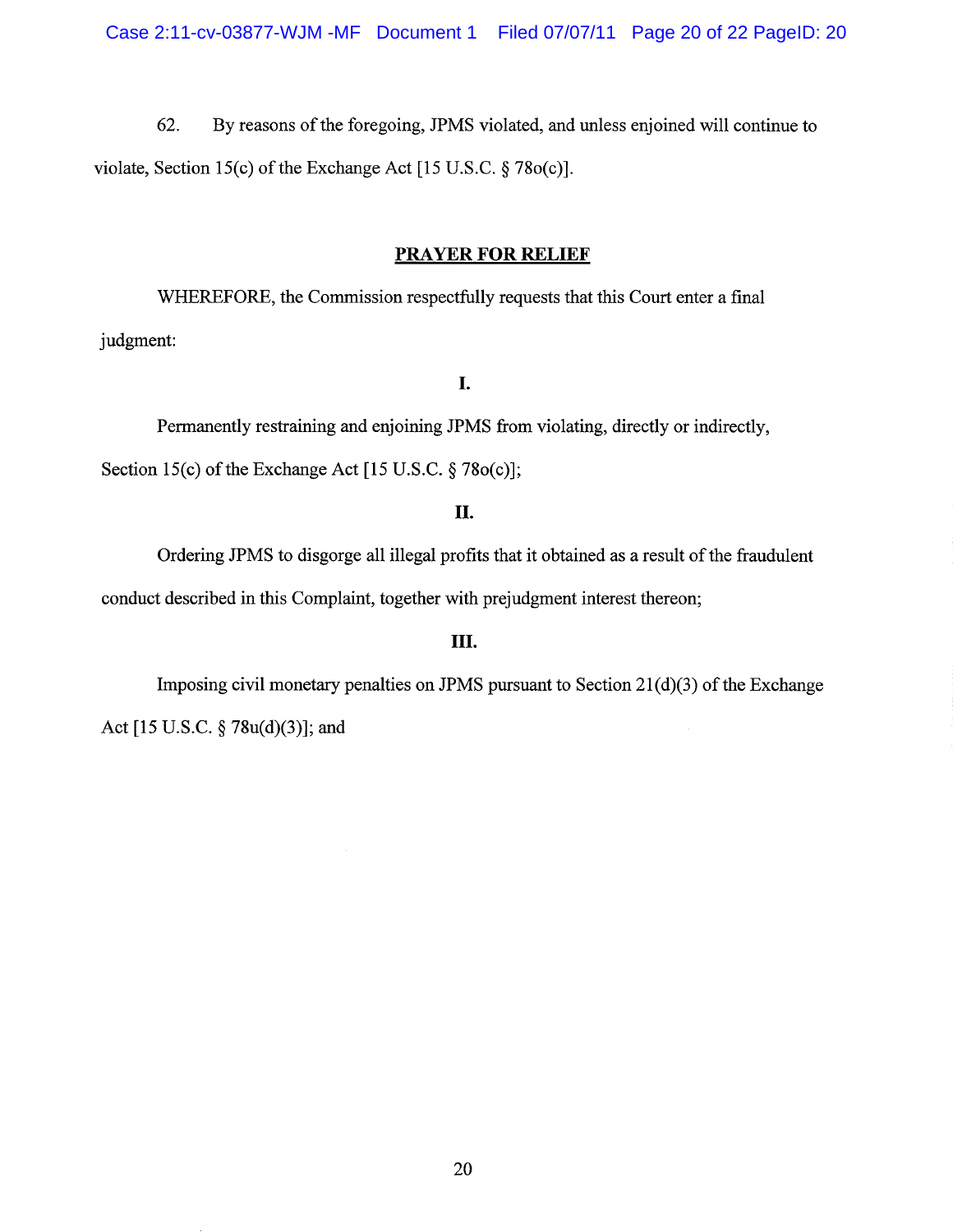Case 2:11-cv-03877-WJM -MF Document 1 Filed 07/07/11 Page 21 of 22 PageID: 21

# **IV.**

Granting such equitable relief as may be appropriate or necessary pursuant to Section

21(d)(5) of the Exchange Act [15 U.S.C. § 78u(d)(5)].

Respectfully submitted,<br> $M_{\alpha\lambda}$  $B_{\text{BY}}$  Mary P. Hansen

Mary P. Hansen Attorney for Plaintiff SECURITIES AND EXCHANGE **COMMISSION** Philadelphia Regional Office 701 Market Street, Suite 2000 Philadelphia, PA 19106 Telephone: (215) 597-3100 Facsimile: (215) 597-2740 hansenm@sec.gov

Of Counsel:

Elaine C. Greenberg Daniel M. Hawke Denise D. Colliers G. Jeffrey Boujoukos Scott A. Thompson